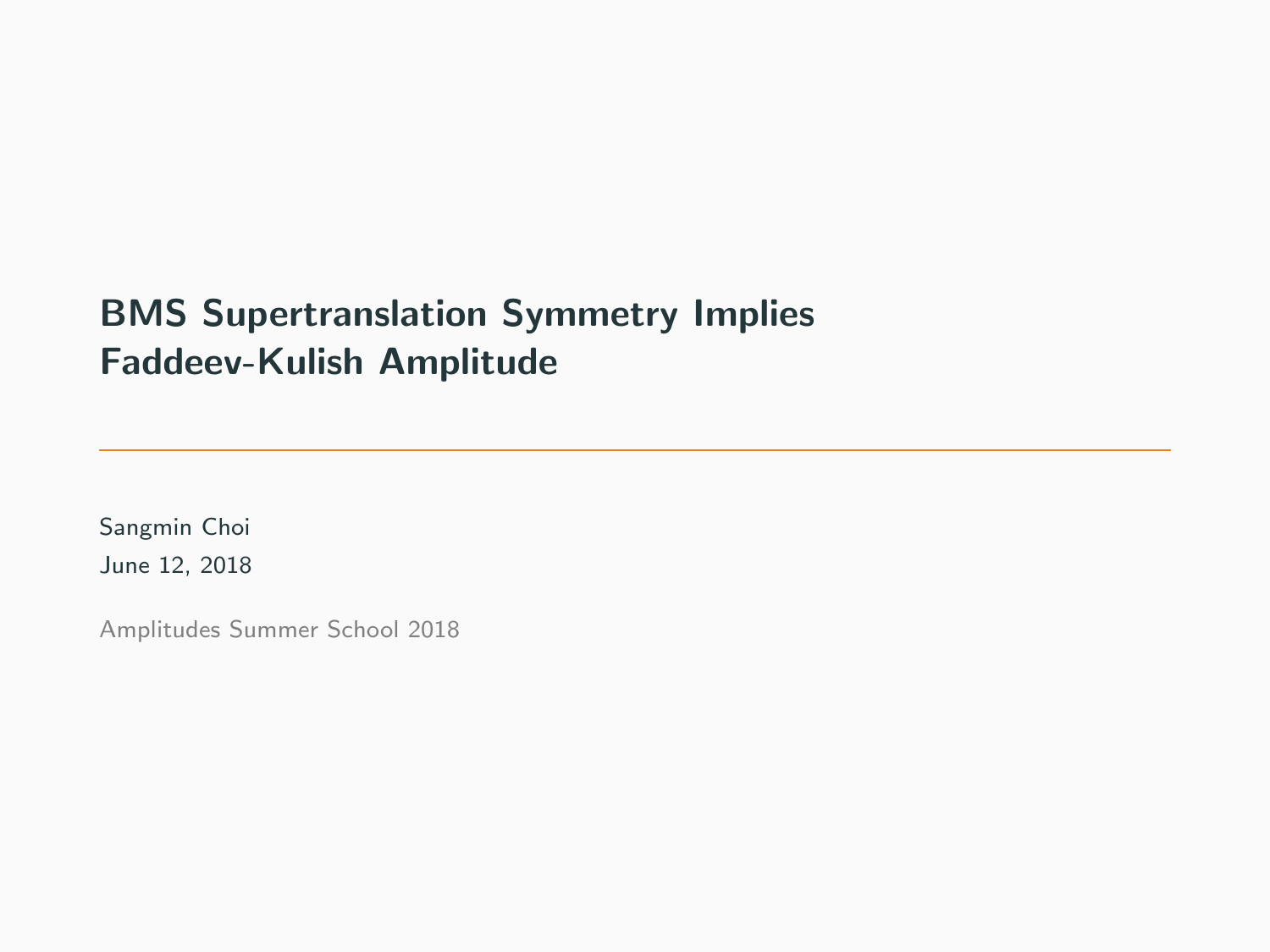Based on...

"BMS supertranslation symmetry implies Faddeev-Kulish amplitude" JHEP 1802 (2018) 171, arXiv:1712.04551 Sangmin Choi, Ratindranath Akhoury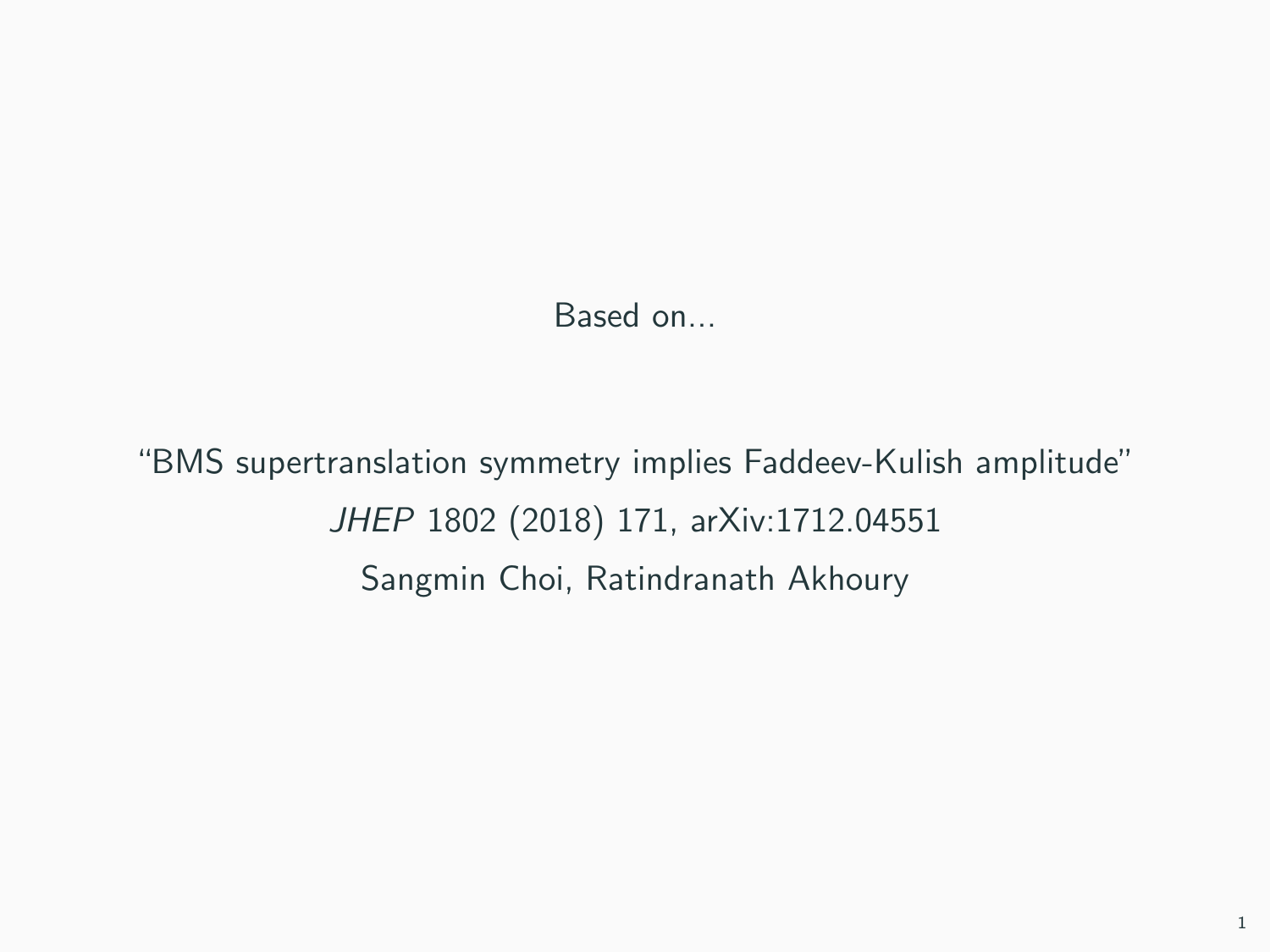Consider a scattering amplitude  $\langle q_1, q_2|S|p_1, p_2 \rangle$  in QED.

Loops diagrams have infrared divergences.



These divergences exponentiate, and the amplitude vanishes in the limit where the infrared regulator is removed:

$$
\langle q_1, q_2 | \mathcal{S} | p_1, p_2 \rangle = 0
$$

Traditionally, this problem has been circumvented at the level of cross section via the Bloch-Nordsieck method; the S-matrix elements are left ill-defined.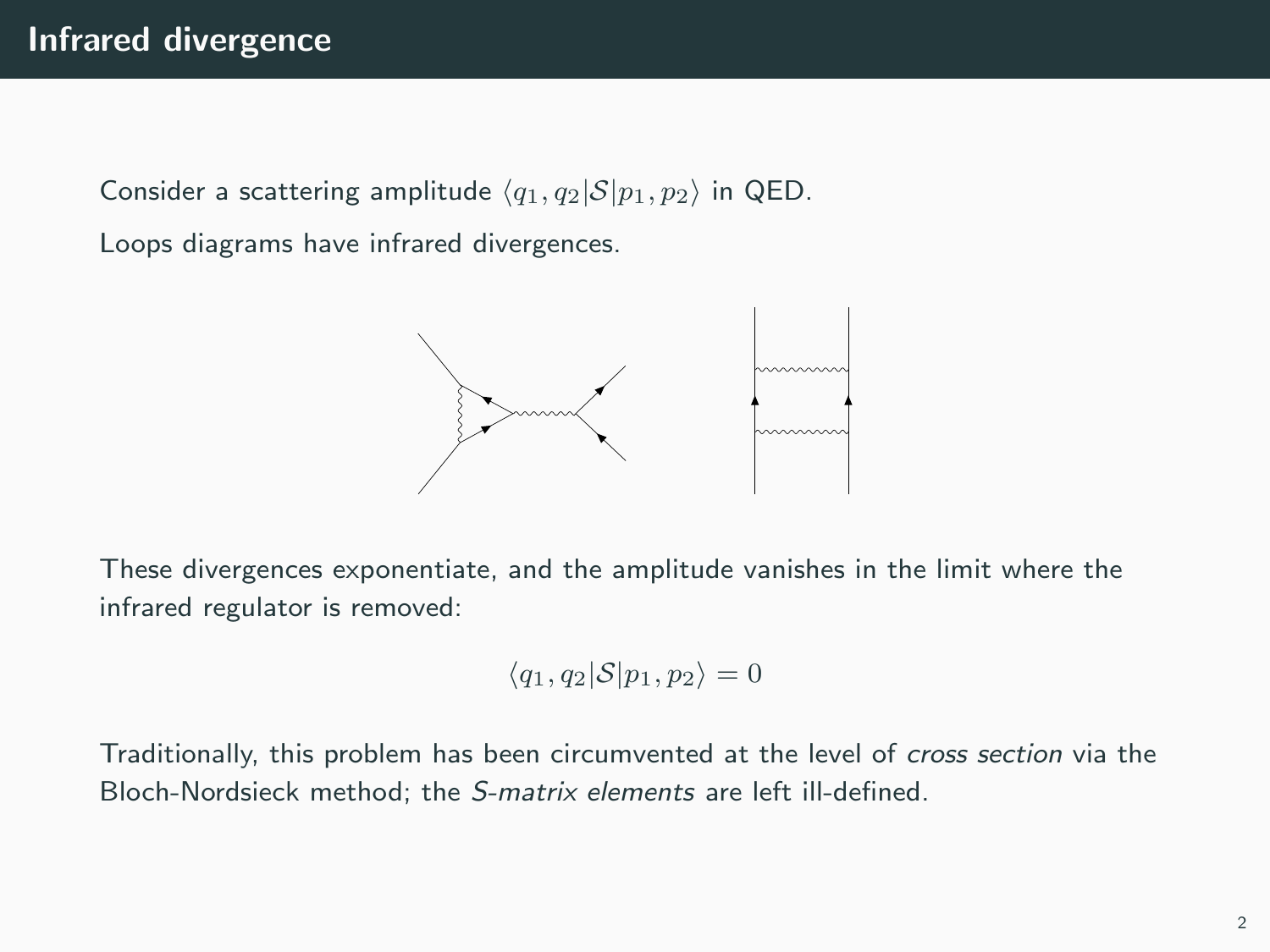An alternative approach is to replace Fock states with dressed (Faddeev-Kulish, FK) states:

$$
|\mathbf{p}\rangle \quad \rightarrow \quad e^{R(\mathbf{p})} \, |\mathbf{p}\rangle \, ,
$$

where  $R(\mathbf{p})$  is an anti-Hermitian operator containing soft gauge particles.



Amplitudes built using FK states (FK amplitudes) are free of infrared divergences.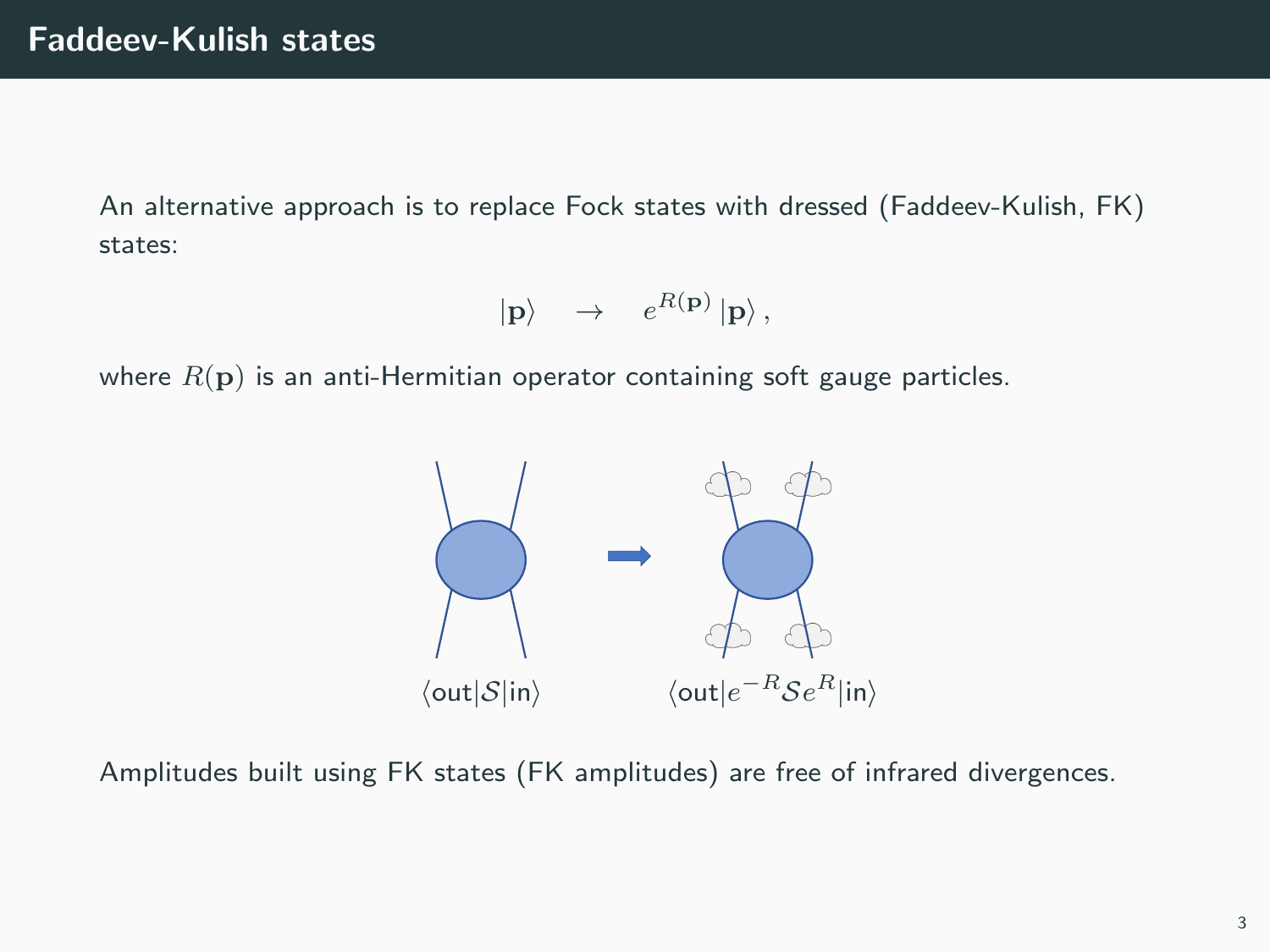## Large gauge symmetry

Gauge/gravity theories have asymptotic symmetries:

- Large gauge symmetry for QED.
- BMS symmetry for gravity.

Charges of asymptotic symmetries should be conserved:

$$
\langle \text{out} | [Q, S] | \text{in} \rangle = 0.
$$

However, Fock states do not conserve this charge. Infrared divergence reflects this violation of charge conservation. [Kapec, Perry, Raclariu, Strominger '17]

The FK states are charge eigenstates of the BMS supertranslation:

$$
Qe^{R(\mathbf{p})}|\mathbf{p}\rangle = \underbrace{C(\mathbf{p})}_{\propto p} e^{R(\mathbf{p})} |\mathbf{p}\rangle.
$$

Charge conservation follows from energy-momentum conservation.

But there are more BMS eigenstates then there are FK states. For example,

$$
e^{R(\mathbf{q})}|\mathbf{p}\rangle\,,\qquad \mathbf{q}\neq\mathbf{p},
$$

is also a BMS eigenstate but not an FK state.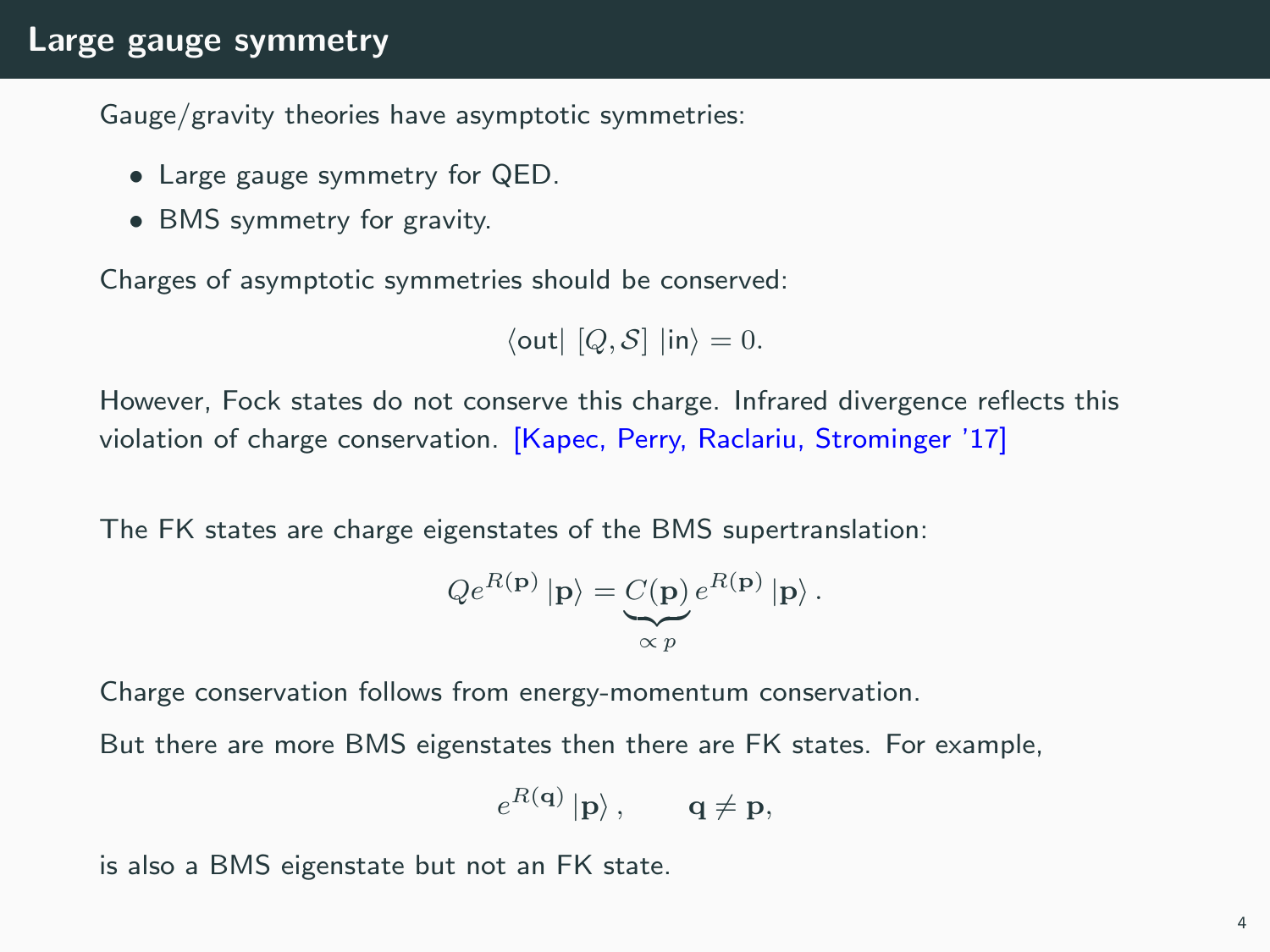## BMS Supertranslation Charge

An FK amplitude looks like

$$
\begin{pmatrix}\nq_1 \\
\hline\n-R(q_1) & & -R(q_2) \\
\hline\n& & & \\
\hline\n& & & \\
\hline\n& & & \\
\hline\n& & & \\
\hline\n& & & \\
\hline\n& & & \\
\hline\n& & & \\
\hline\n& & & \\
\hline\n& & & \\
\hline\n& & & \\
\hline\n& & & \\
\hline\n& & & \\
\hline\n& & & \\
\hline\n& & & \\
\hline\n& & & \\
\hline\n& & & \\
\hline\n& & & \\
\hline\n& & & \\
\hline\n& & & \\
\hline\n& & & \\
\hline\n& & & \\
\hline\n& & & \\
\hline\n& & & \\
\hline\n& & & \\
\hline\n& & & \\
\hline\n& & & \\
\hline\n& & & \\
\hline\n& & & \\
\hline\n& & & \\
\hline\n& & & \\
\hline\n& & & \\
\hline\n& & & \\
\hline\n& & & \\
\hline\n& & & \\
\hline\n& & & \\
\hline\n& & & \\
\hline\n& & & \\
\hline\n& & & \\
\hline\n& & & \\
\hline\n& & & \\
\hline\n& & & \\
\hline\n& & & \\
\hline\n& & & \\
\hline\n& & & \\
\hline\n& & & \\
\hline\n& & & \\
\hline\n& & & \\
\hline\n& & & \\
\hline\n& & & \\
\hline\n& & & \\
\hline\n& & & \\
\hline\n& & & \\
\hline\n& & & \\
\hline\n& & & \\
\hline\n& & & \\
\hline\n& & &
$$

The following amplitudes also conserve BMS charge:



But an FK amplitude is infrared-finite. Are these also infrared-finite? [Kapec, Perry, Raclariu, Strominger '17] Sacharius Strominger '17] Sacharius Strominger '17 Sacharius Strominger '17 Sacharius S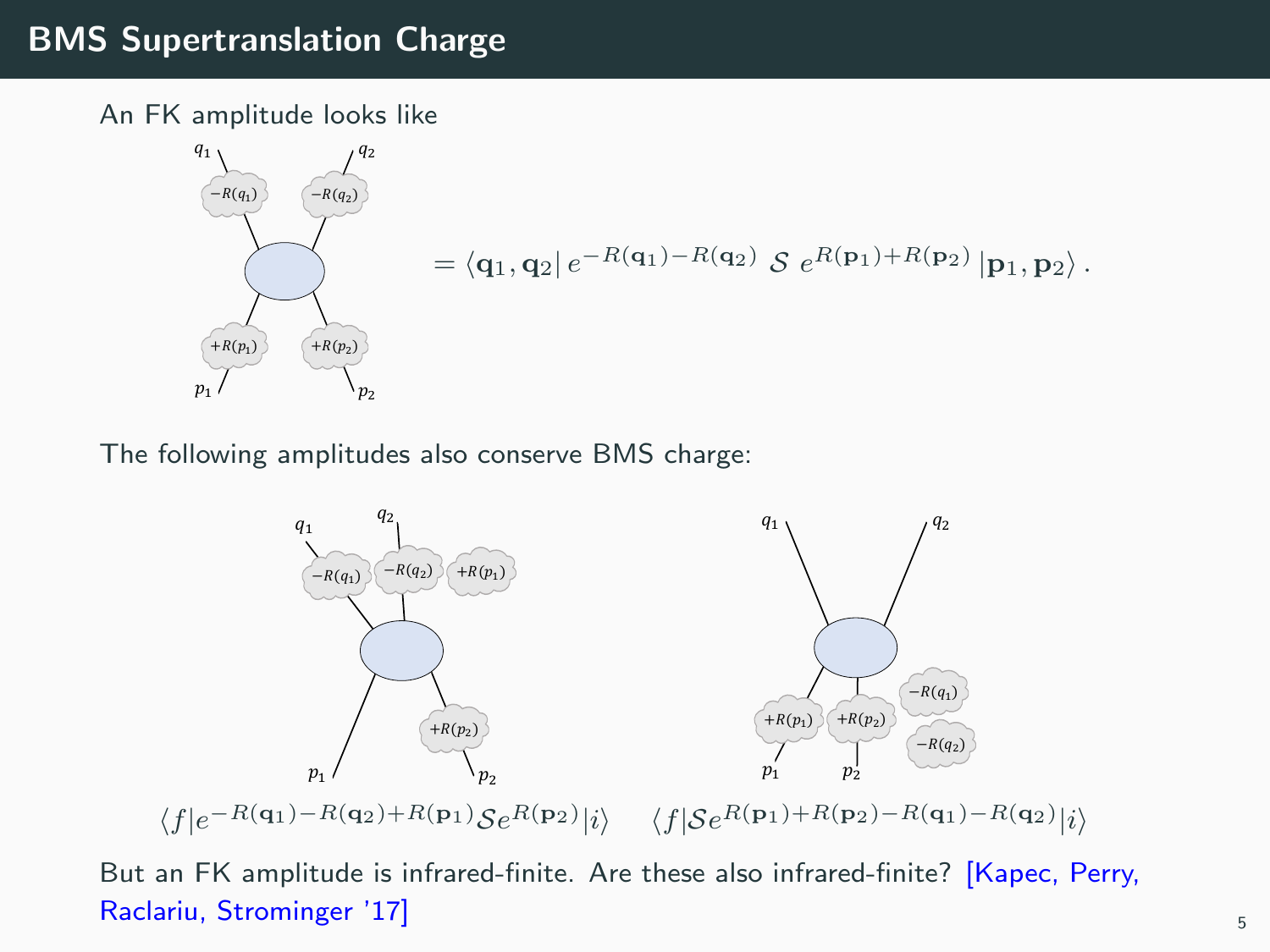From the formula for the leading term of loop diagrams [Choi, Kol, Akhoury '17],

$$
(-1)^N\left[\prod_{r=1}^{N+N'}\int\frac{d^3k_r}{(2\pi)^3(2\omega_r)}f_{\mu\nu}I^{\mu\nu,\rho_r\sigma_r}\right]\mathcal{J}_{\rho_1\sigma_1\cdots\rho_{N+N'}\sigma_{N+N'}}
$$

the net effect of "moving" a dressing from the in-state to the out-state can be summarized in the following diagram:



 $\Rightarrow$  no net effect on the leading term of the amplitude.

Since FK amplitude is infrared-finite, all amplitudes that conserve BMS supertranslation charge are infrared-finite.